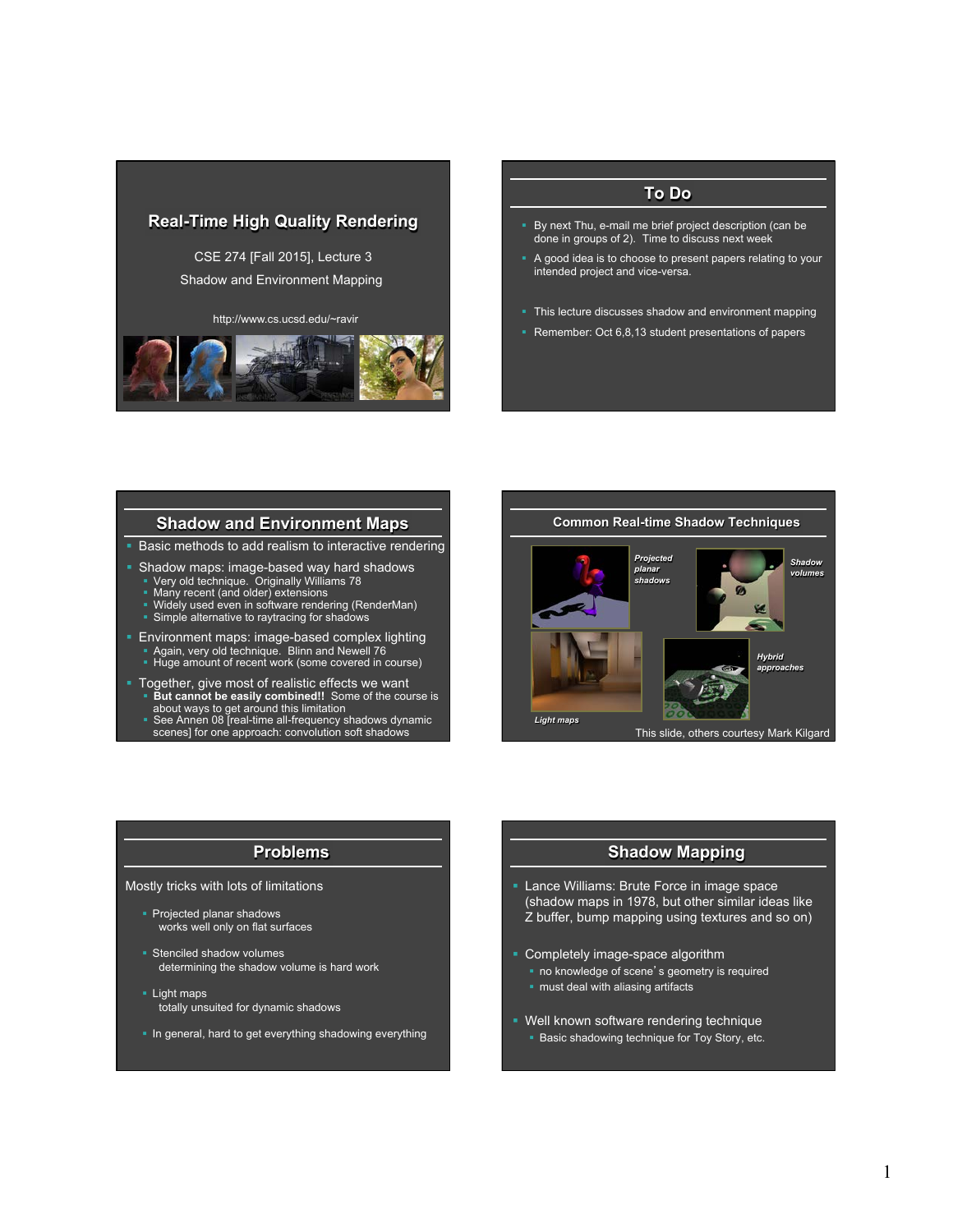









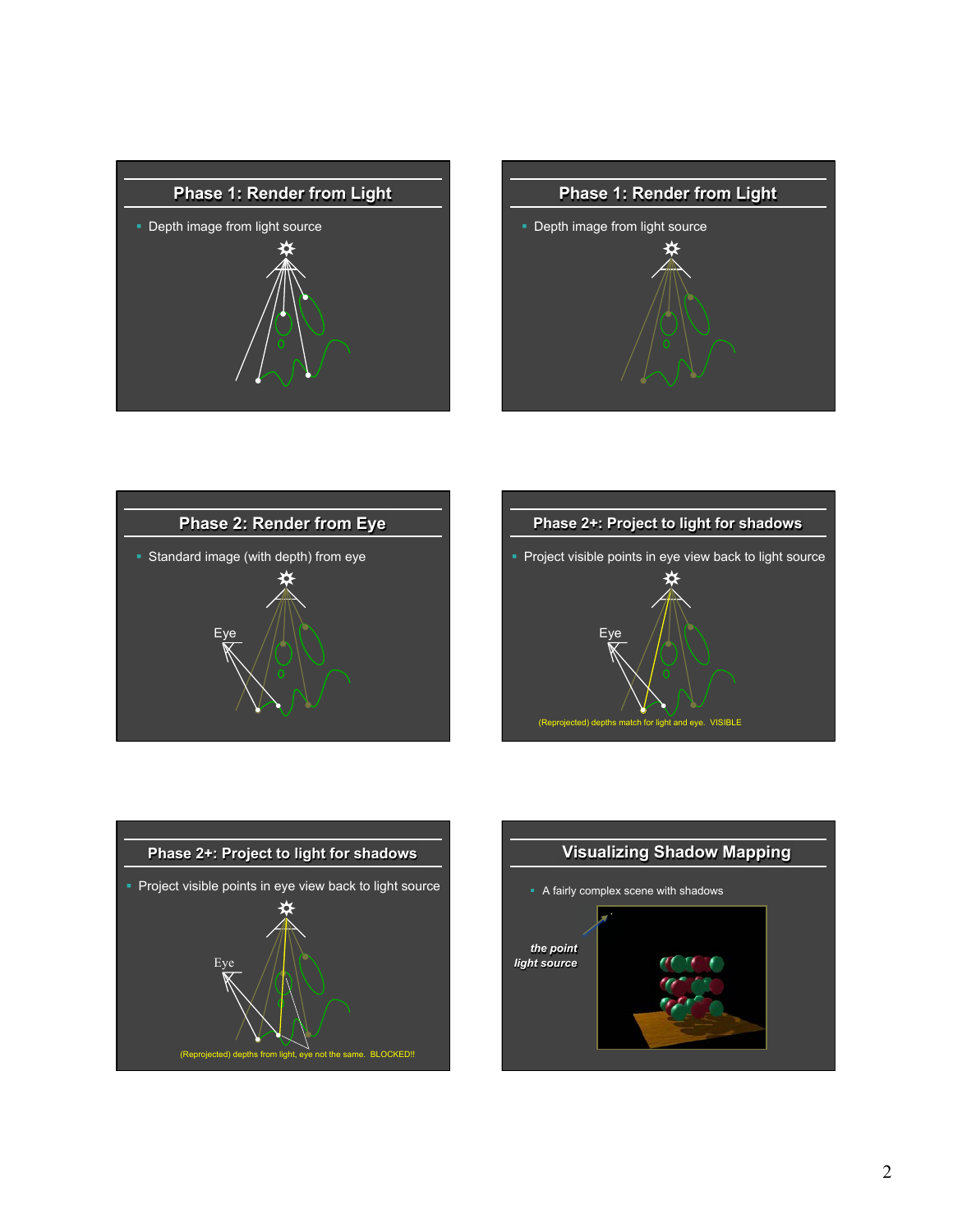





# **Visualizing Shadow Mapping**

• Projecting the depth map onto the eye's view





*FYI: depth map for light*'*s point-of-view again* 



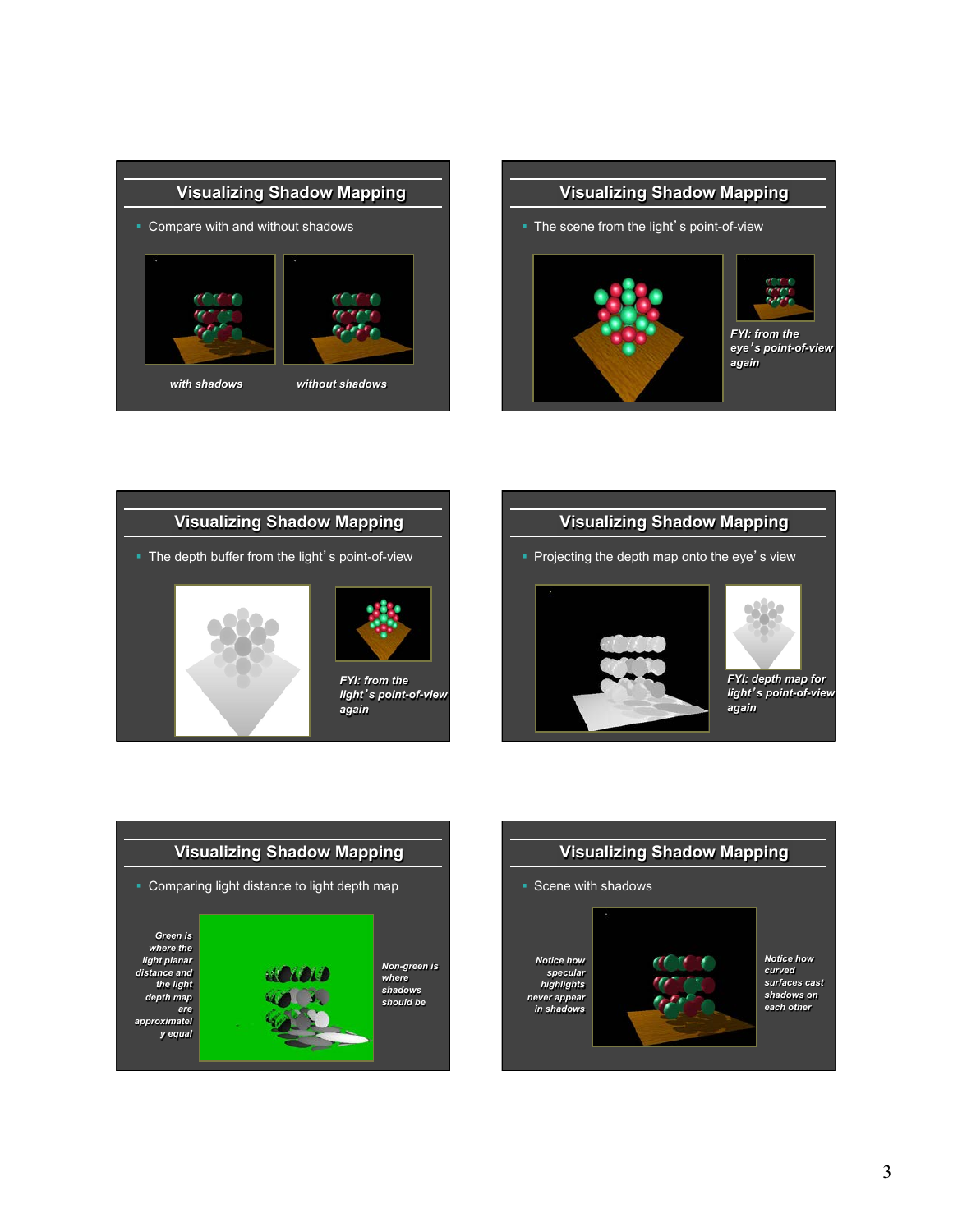# **Hardware Shadow Map Filtering**

#### "Percentage Closer" filtering

- § Normal texture filtering just averages color components
- § Averaging depth values does NOT work
- § Solution [Reeves, SIGGARPH 87]
- § Hardware performs comparison for each sample
- § Then, averages results of comparisons § Provides anti-aliasing at shadow map edges
- § Not soft shadows in the umbra/penumbra sense

# **Hardware Shadow Map Filtering**  *GL\_NEAREST: blocky GL\_LINEAR: antialiased edges Low shadow map resolution used to heighten filtering artifacts*

# **Problems with shadow maps**

- Hard shadows (point lights only)
- § Quality depends on shadow map resolution (general problem with image-based techniques)
- § Involves equality comparison of floating point depth values means issues of scale, bias, tolerance
- Some of these addressed in papers presented





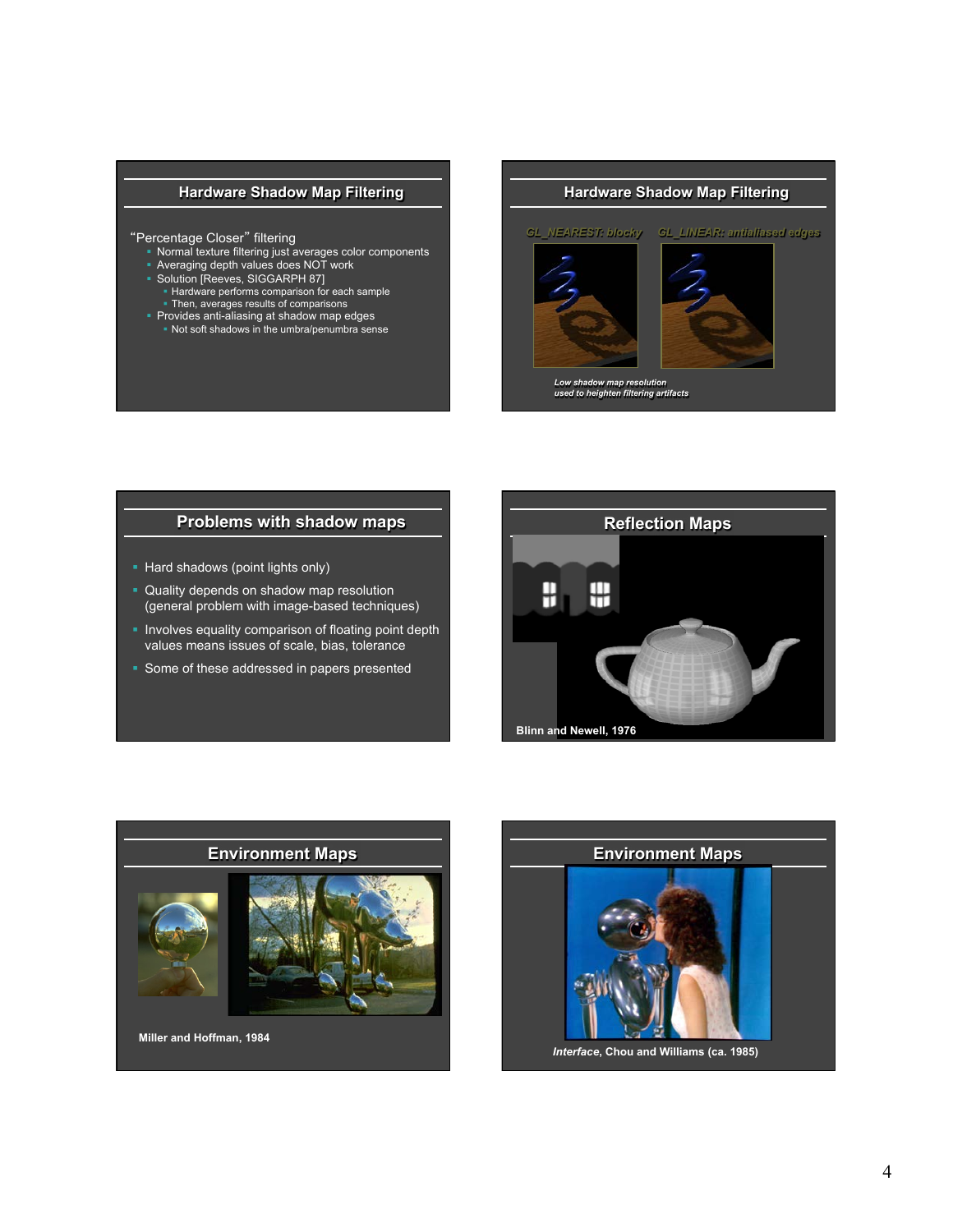

# **Reflectance Maps**  § Reflectance Maps (Index by N) § Horn, 1977 § Irradiance (N) and Phong (R) Reflection Maps Miller and Hoffman, 1984

**Mirror Sphere Chrome Sphere Matte Sphere** 



# **Assumptions**

- § Diffuse surfaces
- **Distant illumination**
- No shadowing, interreflection

Hence, Irradiance a function of surface normal